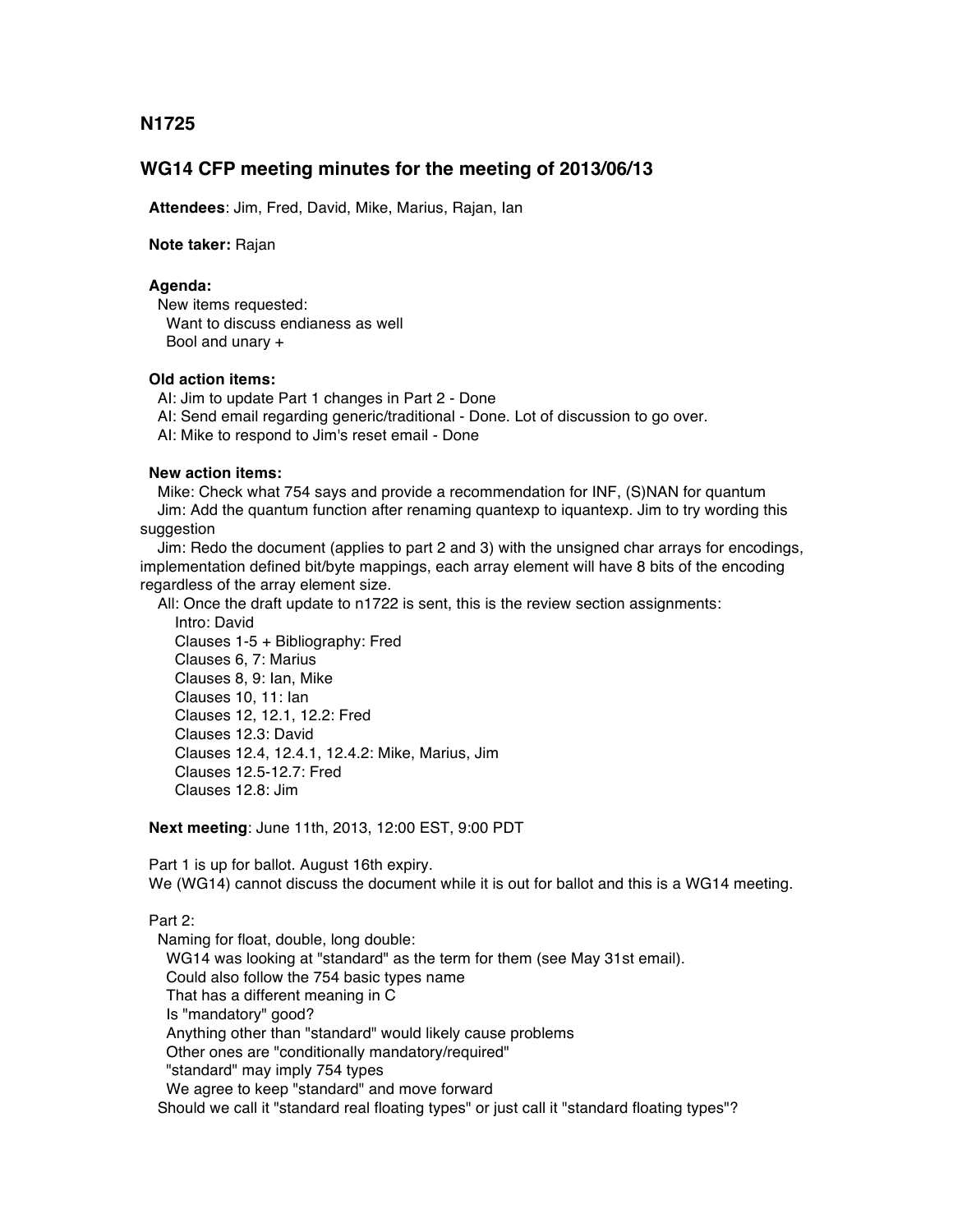We should keep "standard floating types"

 This and "decimal floating types" will collectively give the "real floating types" which fits into the C standard

IEC 60559 floating types naming scheme

Helps with part 3 as well. Should we do this?

 Mike: Adding another layer of complexity without adding benefit unless we add binary types as well

 We will go with the first method and not add the IEC 60559 to the type name classification Quantum function:

 We should have named the quantexp to iquantexp and used quantexp for the floating point version.

 An alternative is to create a quantum function (using ilogb, you can get the quantexp function equivalent).

Suggestion from Mike: Add the quantum function after renaming quantexp to iquantexp. \*AI\* Jim to try wording the suggestion from Mike above.

 What should the quantum function do for the sign? Either always positive or the sign of the input?

Do what is in 754.

Quantum of INF? INF

\*AI\* Mike to check what 754 says and provide a recommendation for INF, (S)NAN

 For part 2, we can split up the document in parts and have people focus on a particular part for review.

 From n1722 (also in the wiki) \*AI\* once the draft is sent, this is the review section assignments:

 Intro: David Clauses 1-5 + Bibliography: Fred Clauses 6, 7: Marius Clauses 8, 9: Ian, Mike Clauses 10, 11: Ian Clauses 12, 12.1, 12.2: Fred Clauses 12.3: David Clauses 12.4, 12.4.1, 12.4.2: Mike, Marius, Jim Clauses 12.5-12.7: Fred Clauses 12.8: Jim

We need a draft for WG14 by late July, so we need to finish the review in the first week of July.

Part 3:

The non-arithmetic types issue:

Recent correspondence indicates unsigned char arrays for the encodings.

Group agrees on the general idea.

Note on June 10th:

 Minor changes: const addition to function signitures and return type of int instead of void for the strfrom functions to match the existing strfrom functions for the other types we added

Endianness: 754 thought it was outside the scope to define it for floats and not ints

 Ian: There are middle cases as well (some big some little between words and in a word for example)

Mike: We should avoid endianness in general

Niether 754 nor C deal with endianess, so we should not either

Mike: uint8 t should be used instead of unsigned char

Jim: Not a required type by an implementation

We need to make sure we have or acknowledge 8 bit bytes

Jim: We could require support for uint8\_t